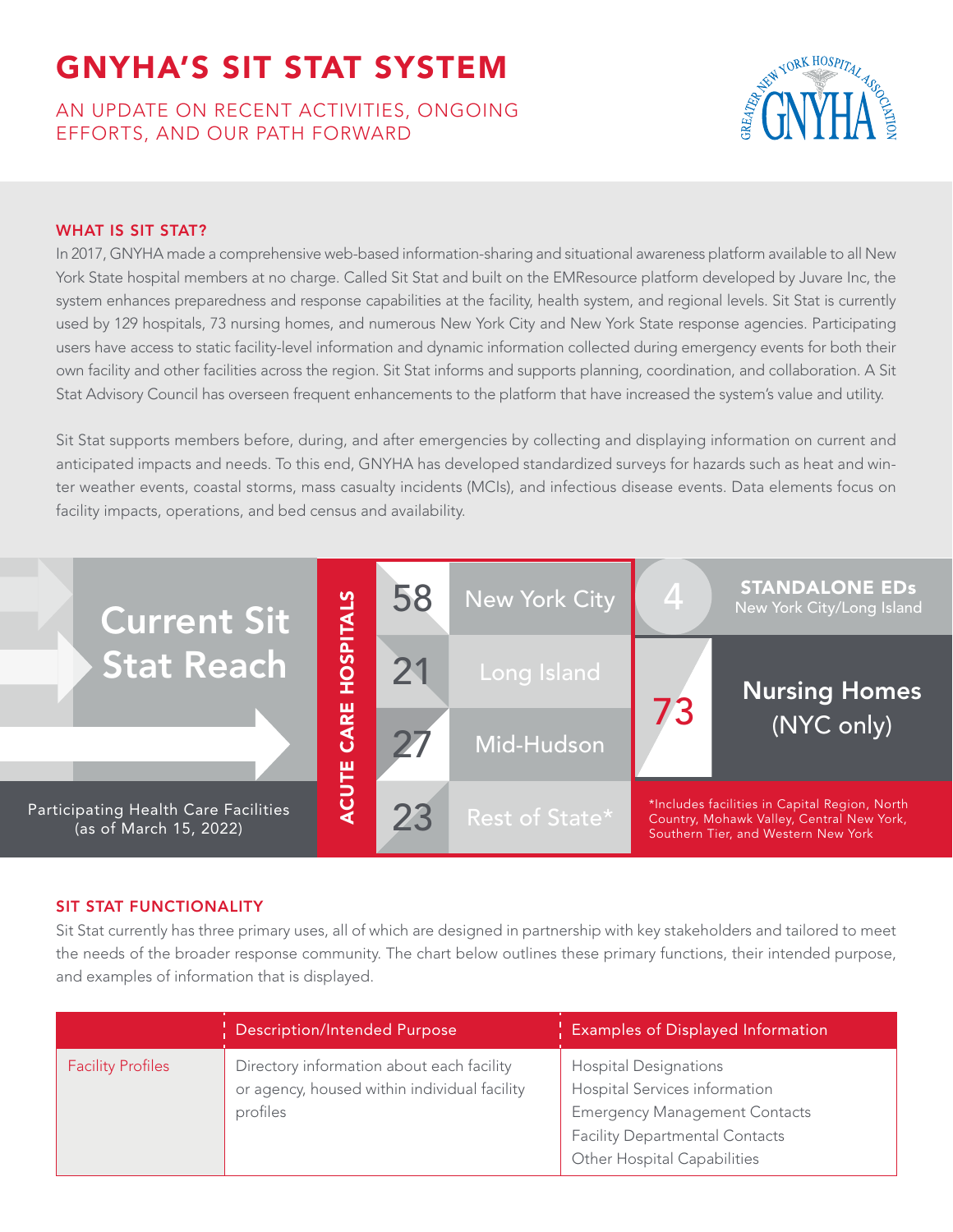|                                   | Description/Intended Purpose                                                                                           | <b>Examples of Displayed Information</b>                                                                             |
|-----------------------------------|------------------------------------------------------------------------------------------------------------------------|----------------------------------------------------------------------------------------------------------------------|
| <b>Tailored Dashboards</b>        | Dashboards that provide specific information<br>across facilities and/or agencies and support<br>particular operations | <b>Emergency Contacts Phonebook</b><br>Hospital Designations Dashboard<br>UN General Assembly Coordination Dashboard |
| <b>Real-Time Event</b><br>Surveys | Surveys deployed to gauge the real-time<br>impact of a hazard and inform direct support<br>and coordination            | <b>Extreme Temperatures</b><br>Hazardous Weather Events<br>Regional Evacuation<br>Large MCI Patient Distribution     |

# RESPONSE AGENCY ACCESS AND USE

With hospitals interacting and coordinating with a constellation of city, county, and State response agencies during dayto-day and emergency operations, agency access to and use of the Sit Stat System is a critical component. Most agencies have a limited number of operational users with access. This access offers situational awareness during emergency events so that agency personnel can understand impacts to the sector as a whole and identify specific hospitals or nursing homes that may require outreach for further assistance. Sit Stat informs agency actions without requiring additional data collection through phone calls or separate survey efforts. The following agencies and organizations use Sit Stat:

|                                 | AGENCIES/ORGANIZATIONS                                                                                                                                                                                                                                                              |
|---------------------------------|-------------------------------------------------------------------------------------------------------------------------------------------------------------------------------------------------------------------------------------------------------------------------------------|
| New York City                   | Fire Department of the City of New York (FDNY)<br>New York City Emergency Management (NYCEM)<br>New York City Department of Health and Mental Hygiene (DOHMH)<br>New York City Regional EMS Council (NYC REMSCO)<br>Office of Chief Medical Examiner of the City of New York (OCME) |
| <b>Nassau County</b>            | Nassau County Department of Health                                                                                                                                                                                                                                                  |
| <b>Suffolk County</b>           | Suffolk County Department of Health                                                                                                                                                                                                                                                 |
| <b>Westchester County</b>       | Westchester County Department of Health<br>Westchester County Office of Emergency Management                                                                                                                                                                                        |
| <b>New York State</b>           | New York State Department of Health (DOH)                                                                                                                                                                                                                                           |
| <b>Health Care Associations</b> | Greater New York Healthcare Facilities Association (GNYHCFA)<br>Greater New York Hospital Association Continuing Care (GNYHA CC)<br>Iroquois Healthcare Association (IHA)<br>Southern New York Association (SNYA)<br>Suburban Hospital Alliance of New York State                   |

# PRINCIPLES THAT INFORM SYSTEM DEVELOPMENT

The following principles have informed GNYHA's development and stewardship of Sit Stat since 2017:

1. Situational awareness is the lifeblood of any emergency response. Sit Stat provides a trusted, shared space for the health care sector and response agencies to gain critical information about an emergency event's impact on hospital and nursing home operations.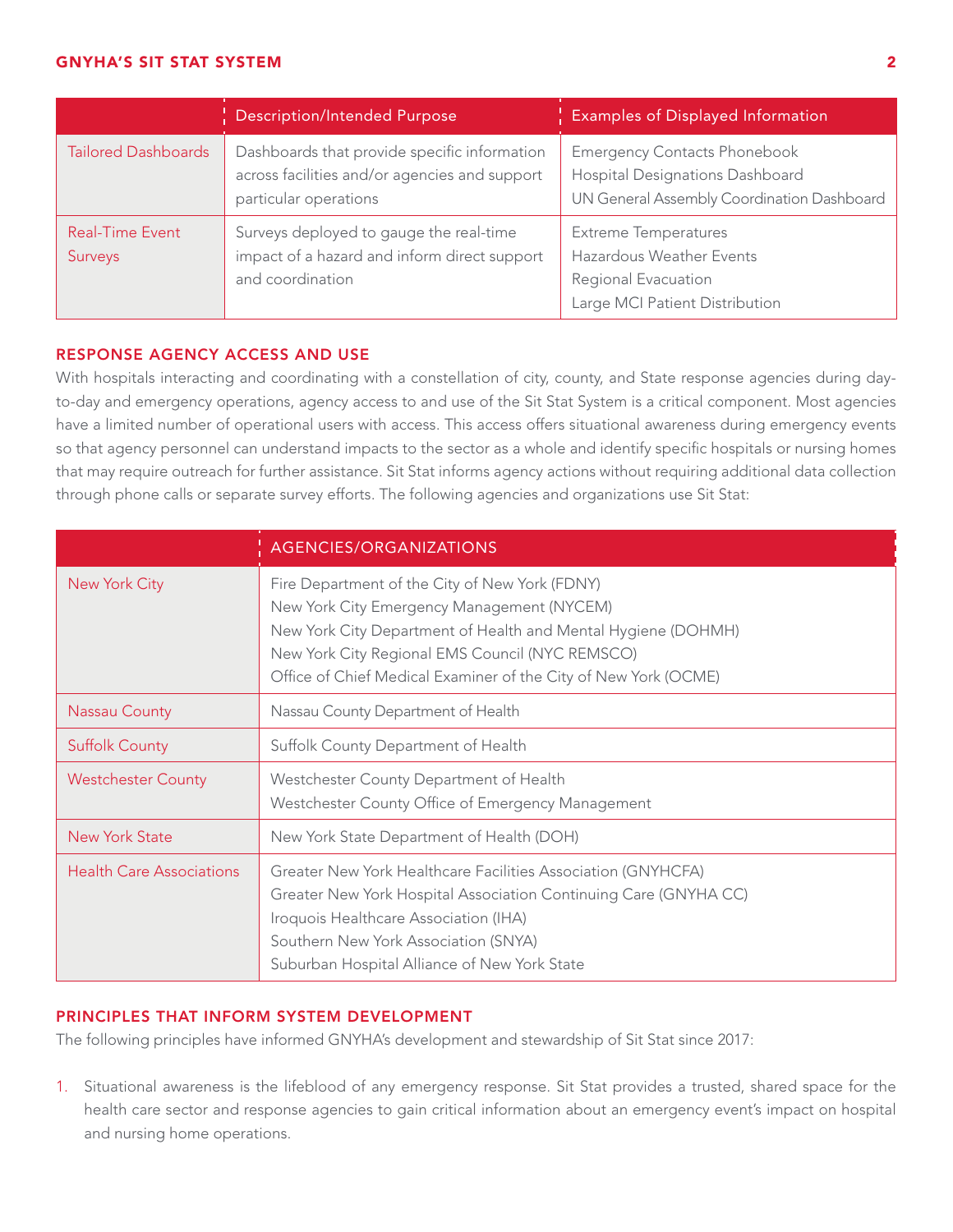- 2. End user input is imperative. GNYHA has grown Sit Stat in a methodical, stepwise fashion with guidance from its Sit Stat Advisory Council, which is comprised of participating facility and response agency users. To the greatest degree possible, questions and surveys are developed and socialized in advance and are as brief as possible. This reduces end-user burden and increases the consistency and reliability of the data collected.
- 3. To minimize end-user burden and increase Sit Stat's value as a place for dependable information, coordination with other data collection systems and efforts are pursued whenever possible. For example, Sit Stat displayed key hospital COVID-19 data points from DOH's Health Electronic Response Data System (HERDS) throughout the COVID-19 pandemic.
- 4. The Sit Stat System is used whenever possible to drive standardization in data collection and operational processes (e.g., the use of standardized bed definitions in bed availability and bed census surveys).
- 5. To the greatest extent possible, data collection should be automated to reduce end-user burden and increase data accuracy. To support this goal, GNYHA launched a Bed Occupancy Data Automation Pilot Project in fall 2020, enabling hospitals to map their inpatient beds to regional standardized bed definitions and then push bed census and availability data into the Sit Stat system via an automated integration every four hours.
- 6. By focusing surveys on the impact of emergency events and operational actions, Sit Stat data can be used to educate agency staff and political leaders as they consider immediate response actions, as well as program and policy approaches to mitigate the emergency's impact.

# DATA SECURITY AND INTEGRITY

Sit Stat is rooted in a culture of information sharing that promotes increased regional situational awareness. This culture is nurtured through the maintenance of strong relationships and frequent opportunities for discussion and input. There are also clear expectations and processes related to data security and integrity. Every organization that participates in Sit Stat signs a Participation Agreement that outlines data access and data sharing responsibilities and designates specific system users. Sit Stat uses the [Federal Traffic Light Protocol: Amber](https://www.cisa.gov/tlp) as a guide for how information in the system should be handled and shared. GNYHA staff regularly verify system users for each participating organization, remove inactive users from the system, and adjust permissions as appropriate.

#### SIT STAT USE IN SUPPORT OF NEW YORK'S COVID-19 RESPONSE

GNYHA has constantly adjusted and tailored the use of Sit Stat throughout the ongoing COVID-19 pandemic to meet the specific circumstances of each wave. The data collected has served numerous purposes, from supporting transfer efforts for individual patients to informing broader advocacy efforts at the local and State levels.

#### WAVE I [MARCH 2020-JULY 2020]

In March of 2020, as COVID-19 was beginning to spread rapidly in New York, GNYHA fielded a Daily Hospital Survey to gauge its impact on facility operations. With a focus on the ability of hospitals to manage massive, rapid patient surges, GNYHA integrated key data points from the DOH HERDS survey into Sit Stat. These data points included the numbers of admitted COVID-19 patients and available staffed and ICU beds, and provided, for the first time, widespread visibility into facility-level surge and capacity for all Sit Stat users.

GNYHA also partnered with the many alternate care sites that were stood up across New York City during this time, including the Javits New York Medical Station, the USNS Comfort, and several hospital-operated sites. Through this partnership, alternate care site admissions criteria as well as daily census and availability data were made available to hospitals and the broader health care response community. This visibility helped facilitate hospital discharge operations.

#### WAVE II [NOVEMBER 2020-MARCH 2021]

During Wave II, which was less intense but longer in duration, GNYHA's focus shifted to indicators of hospital capacity management. Based on lessons learned during the first wave, GNYHA added a twice-daily Hospital Surge Indicator composed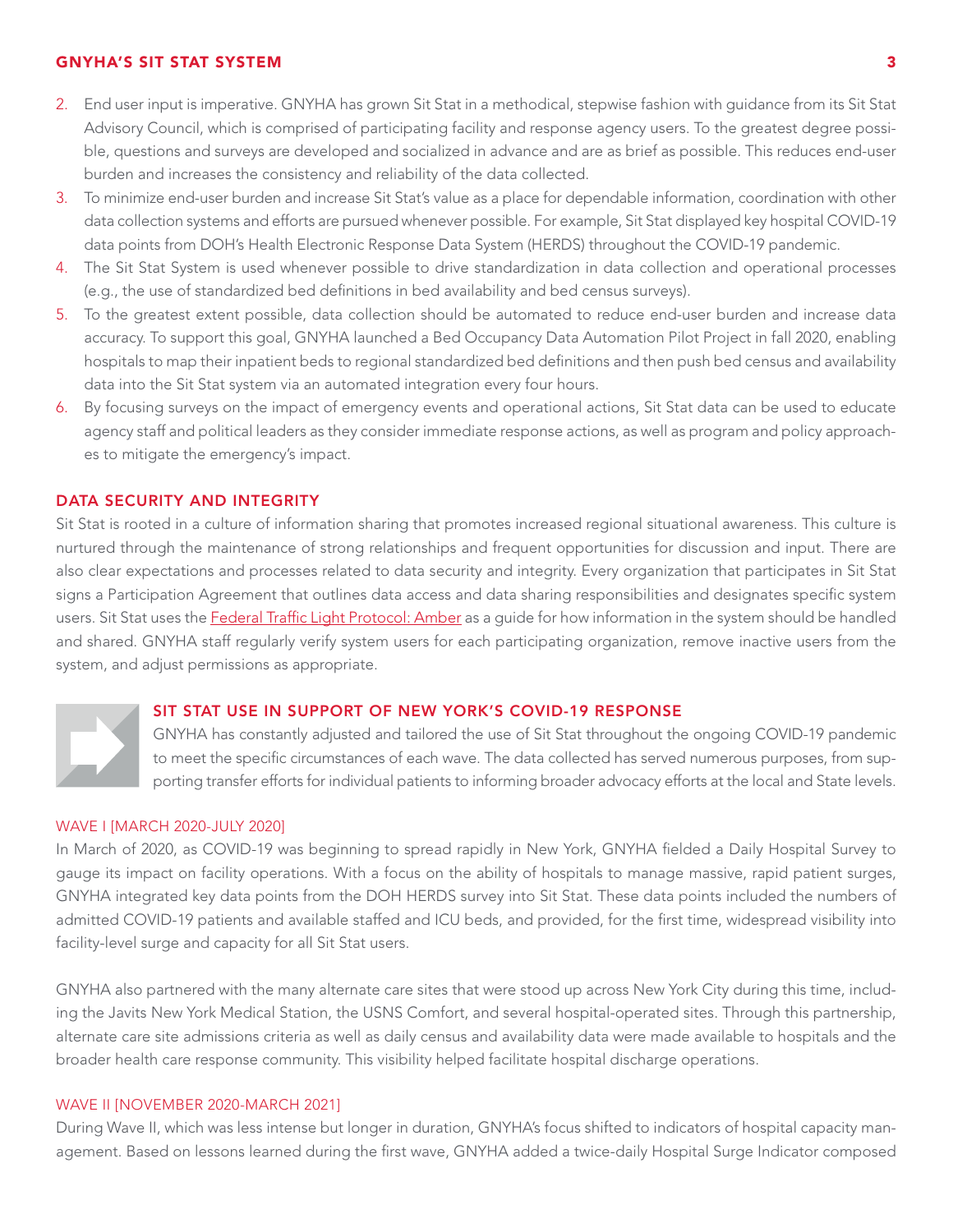of emergency department (ED) and inpatient metrics, along with other operational questions. These indicators, which were developed to provide the hospital community, response agencies, and decision-makers with a more complete picture of hospital surge operations, complemented HERDS data related to COVID-19 hospitalizations and available beds.

# OMICRON VARIANT WAVE [DECEMBER 2021-FEBRUARY 2022]

At the onset of the Omicron variant surge in late 2021, which significantly impacted health care staffing, GNYHA deployed weekly or twice-weekly hospital surveys. These focused on ED operations and impacts, staff shortages, actions taken to manage the patient surge including redeployment of staff and curtailment of services, and hospital capacity and throughput issues related to acute transfers and post-acute discharges. The information that was collected informed efforts such as the strategic placement of mobile COVID-19 testing units to support busy emergency departments. GNYHA also surveyed New York City nursing homes on their admissions capabilities and displayed this information in Sit Stat to support hospital discharge planning.

#### BROADER SIT STAT USE IN 2020, 2021, AND EARLY 2022

Sit Stat has been used to support a broad range of incidents beyond the COVID-19 pandemic, including daily MCIs in New York City and weather-related events across New York State. The steady use of Sit Stat has continued to increase familiarity with and trust in the system across the many health care sector stakeholders who rely on the system for valuable situational awareness. The sections below highlight some of the ways Sit Stat has been used to support both common and unique events.

#### MCI NOTIFICATIONS

The single agency with enhanced access to Sit Stat is Emergency Medical Services (EMS) within FDNY. Since 2019, FDNY EMS has been using Sit Stat to notify 911-receiving hospitals in the New York City system of MCIs in the vicinity of their facility, improving upon what had previously been a phone-based process. This new process offers increased speed and efficiency and represents the first step in automated bidirectional communications between member hospitals and a response agency during a response in near-real time. GNYHA worked extensively with the Sit Stat Advisory Council and FDNY to develop the notification system's processes and workflows.

Transitioning the MCI notification process to Sit Stat also allowed FDNY to simultaneously notify additional roles/departments within hospitals when the ED is notified, which has expedited internal hospital notifications. FDNY has used Sit Stat to notify hospitals of 973 MCIs and made roughly 4,000 notifications directly to EDs and 63,000 notifications to key hospital departments and response staff since 2019.

#### EVENT-RELATED PATIENT TRACKING

Immediately following the devastating apartment fire in the Bronx in early January 2022, GNHYA deployed a Level C MCI Patient Distribution Survey to capture data on the distribution of event-related patients across New York City and Westches-ter County hospitals (Level C refers to [NYC MCI protocols](https://www.gnyha.org/tool/ems-to-hospital-patient-transport-process-for-mass-casualty-incidents/) in place since August 2016). The survey aimed to characterize the fire's impact and provide situational awareness to surrounding hospitals as they anticipated potentially receiving patients or using their internal resources to help support neighboring hospitals. The survey was deployed a second time the day after the fire to capture any additional patient movement (this data was used to help reconcile agency data for official patient manifest purposes). While the survey worked well, GNYHA is in ongoing discussions with member hospitals and response agencies about improvements to the patient distribution survey so that it can serve the immediate and post-event needs of the response community during future events of this scale.

#### RESPONSE TO HAZARDOUS WEATHER & OTHER HAZARDS

GNYHA uses Sit Stat to monitor operations and gauge impacts to hospitals and nursing homes during and following weather-related events including prolonged heat waves, winter storms, and coastal storms such as Henri and Ida in 2021. Event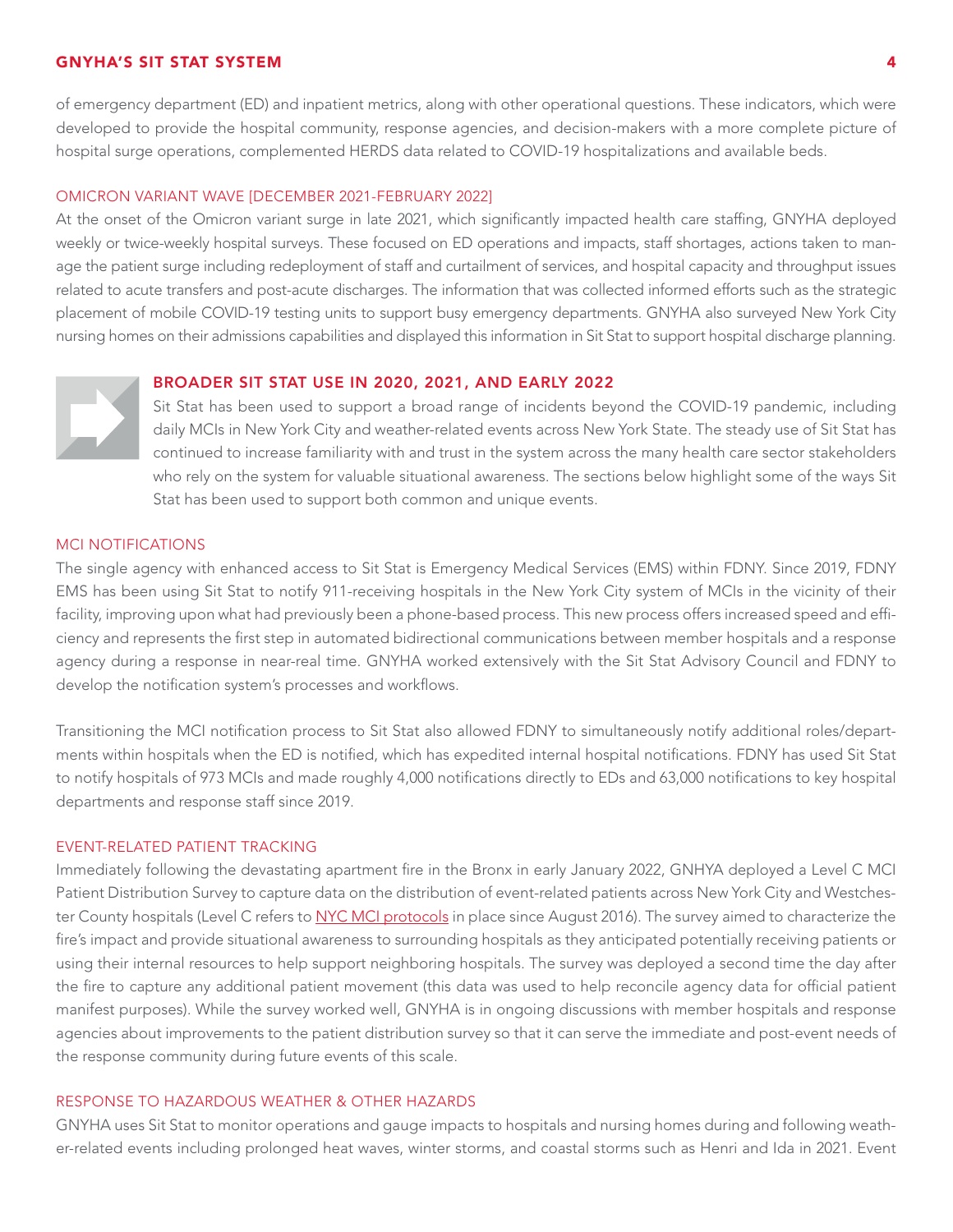surveys typically focus on operational issues such as infrastructure damage, staffing and supply shortages, non-patient sheltering, and other safety and security concerns.

Gathering real-time data from facilities allows GNYHA and key response agencies to focus on facilities most impacted by the event. Making that data available to hospitals and nursing homes across the region also provides critical information about how other facilities have been impacted, which enhances their ability to support their neighbors and anticipate future potential impacts internally.

Sit Stat also supports bed-matching operations during single-facility or regional evacuation events, whether stemming from weather or other causes. Using regional standardized bed definitions, GNYHA can deploy Sit Stat surveys that gather hospital and/or nursing home bed census and availability data. This data is collected in near-real time and displayed in a dashboard format that allows evacuating facilities to more efficiently identify receiving beds for their patients. These surveys make the already robust hospital and health system patient movement processes more efficient while also allowing receiving facilities and response agencies to track patient movement at a high level.

# MONITORING UNIQUE EVENTS

Sit Stat has also been used to monitor sector-wide impacts of other types of events such as civil unrest and even the implementation of certain public health policies. During the summer of 2020, GNYHA developed a Sit Stat survey to monitor the impact of heightened civil unrest and protest activity across the nation. Particularly in New York City, widespread activity created transportation issues and posed potential commuting hazards. GNYHA deployed a series of surveys over the span of a week that tracked ED volume and safety and security concerns, and monitored proactive measures taken by hospitals and health systems across the downstate New York region to mitigate potential operational impacts. These surveys were used to inform direct member outreach and coordinate broader supports with partnering agencies, including NYCEM and the New York City Police Department.

In late 2021, DOH announced a health care worker COVID-19 vaccine mandate in an effort to quell further spread in health care facilities. With the mandate contributing to existing staffing shortages across New York State, GNYHA surveyed Sit Stat hospitals to gauge the severity of staffing shortages, related service curtailments, and patient discharge issues stemming from staffing shortages in post-acute settings. New York City nursing homes were also surveyed about staffing shortages and other operational impacts. GNYHA used the information collected to advocate for the strategic placement of limited staffing resources.



# COLLABORATIVE EXPANSION EFFORTS

As GNYHA continues to develop Sit Stat, other stakeholders have expressed interest in partnering with GNYHA to expand Sit Stat's scope, both in other parts of New York State and in other health care sectors.

#### NURSING HOMES IN NYC

Beginning in summer 2020, GNYHA's Continuing Care division partnered with DOHMH and other nursing home associations to expand Sit Stat to all New York City nursing homes. The nursing home program's design is guided by the Nursing Home Advisory Group and informed by the hospital use case and best practices. In the past year, New York City nursing homes have participated in various Sit Stat surveys, including those related to the COVID-19 pandemic and numerous weather-related events. As mentioned above, nursing homes were surveyed during the COVID-19 Omicron variant surge, providing critical information on their capacity to accept new admissions, which was shared with hospitals to inform their discharge planning.

More than one third of the City's 170 nursing homes participate in Sit Stat and recruitment is ongoing. Future efforts will focus on achieving citywide coverage, further developing nursing home-specific uses, and facilitating cross-sector visibility and information sharing where appropriate.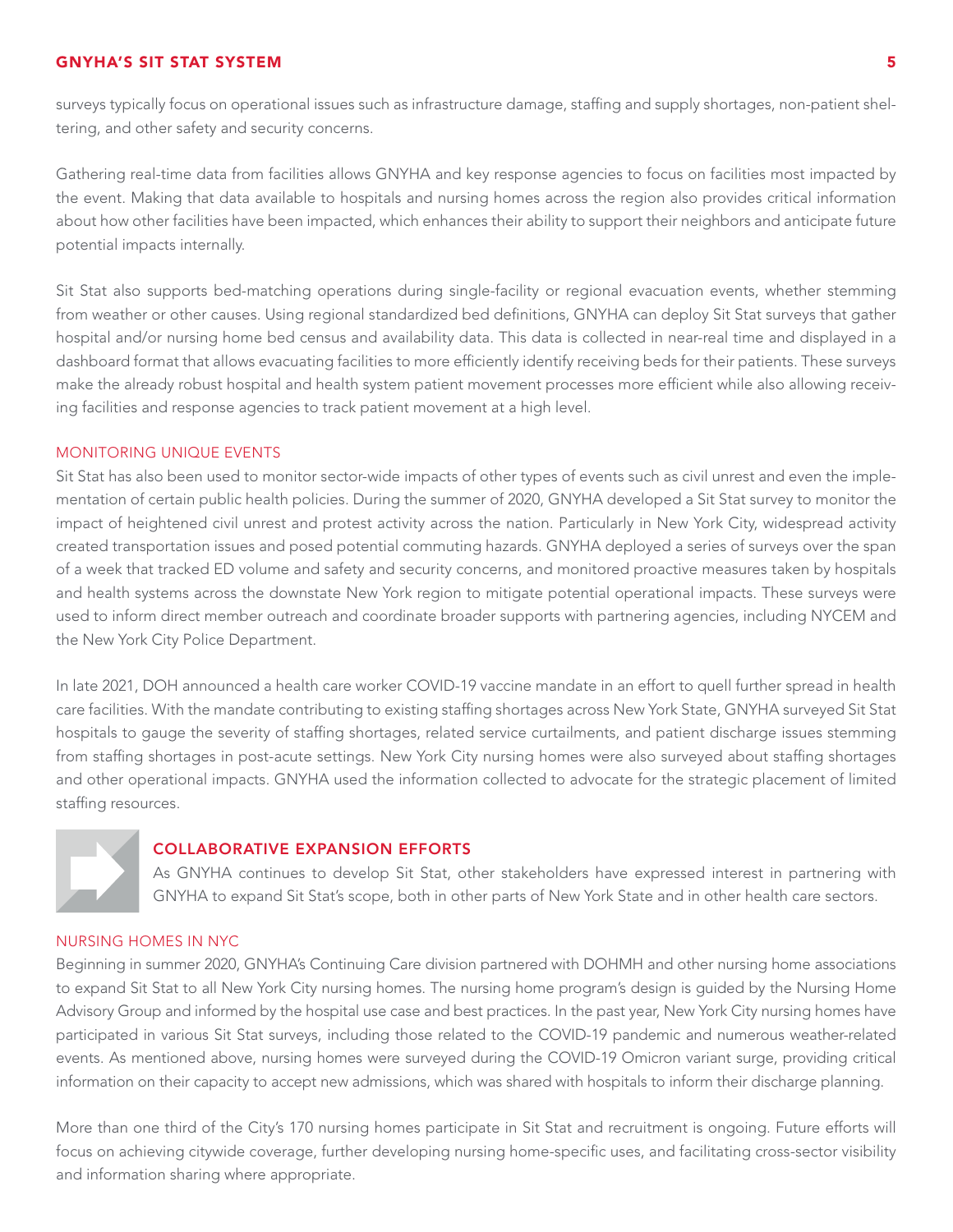#### EXPANSION TO UPSTATE HOSPITALS

In late 2021, due to chronic hospital capacity challenges in upstate New York, GNYHA partnered with IHA to launch a pilot project to support patient transfers. The pilot included 15 IHA hospital members in upstate New York, with each facility expected to complete a daily survey on service curtailments and transfer capacity.

In early 2022, IHA built on the pilot project and GNYHA's broader efforts in the downstate region by formally offering Sit Stat to all its upstate hospital members. While still in its early stages, this expansion initiative will use a phased approach to integrate the IHA hospitals into Sit Stat to facilitate both independent regional use and collaboration with the downstate hospitals when appropriate.

# DATA AUTOMATION & SYSTEM INTEGRATION EFFORTS



The COVID-19 response in New York and elsewhere exacerbated longstanding health care sector concerns about data collection burden, data quality, and data reliability. Understanding these frustrations and the desire to move away from manual data entry and toward automated data integration, GNYHA is pursuing numerous initiatives that aim to not only improve existing data collection and data-sharing processes, but also establish new capabilities that will improve day-to-day and emergency operations.

# SIT STAT 3.0 INTEGRATION PROGRAM

In March 2021, using a set of previously developed and tested standardized bed definitions, GNYHA launched Sit Stat 3.0, a statewide program that allows all GNYHA member hospitals and health systems to integrate their internal bed management systems with the Sit Stat platform. This initiative builds on 2020's Bed Occupancy Data Automation Pilot Project and aims to establish a mechanism for real-time monitoring of regional bed capacity. Sit Stat 3.0 reduces the burden of manual data reporting and enhances data reliability, particularly during scenarios that require large-scale or regional patient movement, including MCIs or health care facility evacuations.

Recruitment and enrollment for this initiative are ongoing, and GNYHA continues to coordinate with DOH to align with a complementary effort at the State level. GNYHA also plans to further build upon Sit Stat 3.0, which currently only involves inpatient bed data, to incorporate ED and surge bed information. Development of an ED metric has already begun as part of a GNYHA-FDNY Emergency Department Capacity Metric Workgroup.

# EMERGENCY DEPARTMENT CAPACITY METRIC

GNYHA and FDNY co-lead an ED Capacity Metric Workgroup that consists of several Emergency Medicine clinicians. The workgroup aims to develop a regional metric to be used as a measure against a historic baseline within a particular ED, as well as a comparative indicator across facilities. Informed by existing ED crowding metrics used across the country, the metric has been tailored to New York City's ED landscape and is built on several components, including occupancy, efficiency, acuity, and outflow indicators.

GNYHA and FDNY are working with two downstate health systems to test and analyze a draft metric developed by the workgroup, using a diverse real-world dataset to inform the final metric calculation. Next steps include additional testing, technical and operational pilot phases, development of data governance structures, and socialization of the metric and its intended use.

The ED Capacity Metric will ultimately be incorporated into hospital integrations established through the Sit Stat 3.0 initiative to facilitate real-time regional ED capacity monitoring. This real-time data will facilitate improved patient transport and regional load balancing efforts during emergencies while also informing operational decisions and resource allocation at the single-facility level.